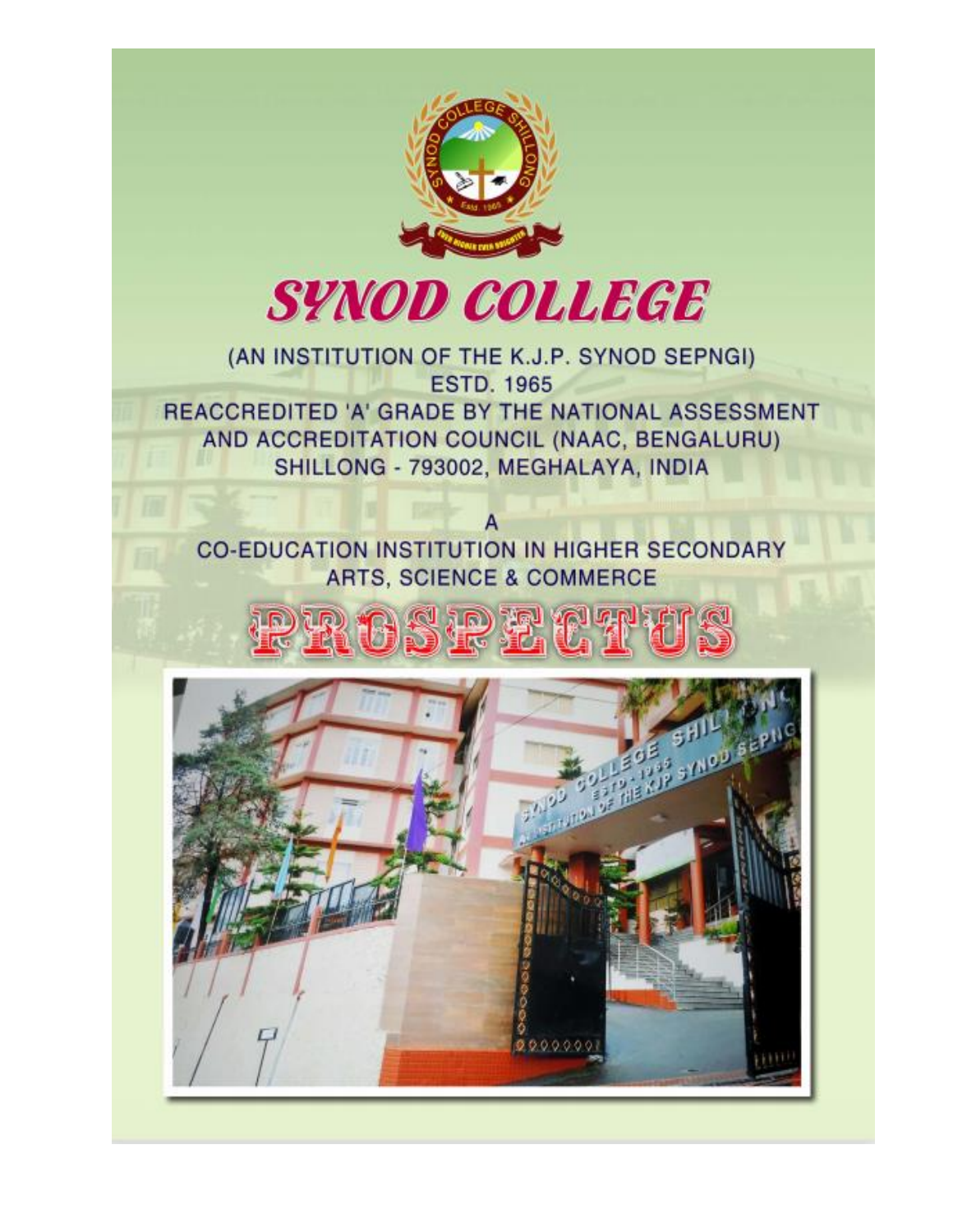# **Commemorating 150<sup>th</sup> Birth Anniversary Mahatma Gandhi**<br>( $2^{nd}$  October 1869 -  $2^{nd}$  October 2019)

## **Synod College, Shillong**

| Unveiled by        | Smt. Matsiewdor War Nongbri, IAS<br><b>Deputy Commissioner</b><br>East Khasi Hills District, Shillong |
|--------------------|-------------------------------------------------------------------------------------------------------|
|                    | Prof. David Reid Syiemlieh<br>Former Chairman<br>Union Public Service Commission, New Delhi           |
| In the presence of | Rev. S.S. Majaw, President, Governing Body<br>Dr. R.M. Lyngdoh, Principal                             |
|                    | Prof. D. War, Vice-Principal                                                                          |
|                    | Prof. S. Jyrwa, Vice-Principal                                                                        |
|                    | Dr. M. Rani, Coordinator, IOAC                                                                        |

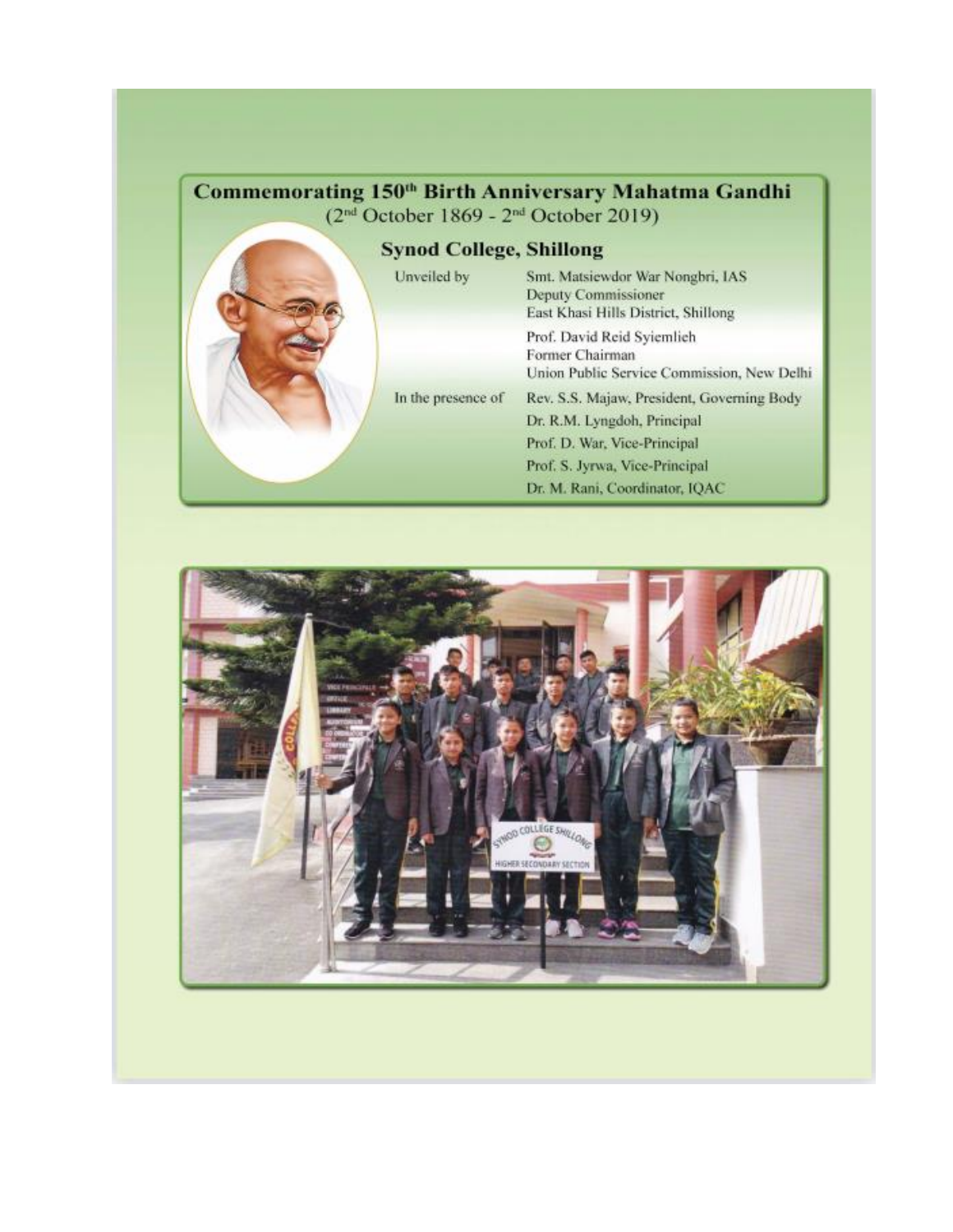# SYNOD COLLEGE (AN INSTITUTION OF THE K.J.P. SYNOD SEPNGI) ESTD 1965

Reaccredited 'A' Grade by the National Assessment and Accreditation Council (NAAC, Bangalore)

Shillong – 793002, Meghalaya, India

A CO-ECUCATIONAL INSTITUTION IN HIGHER SECONDARY ARTS, SCIENCE & COMMERCE

# PROSPECTUS 2022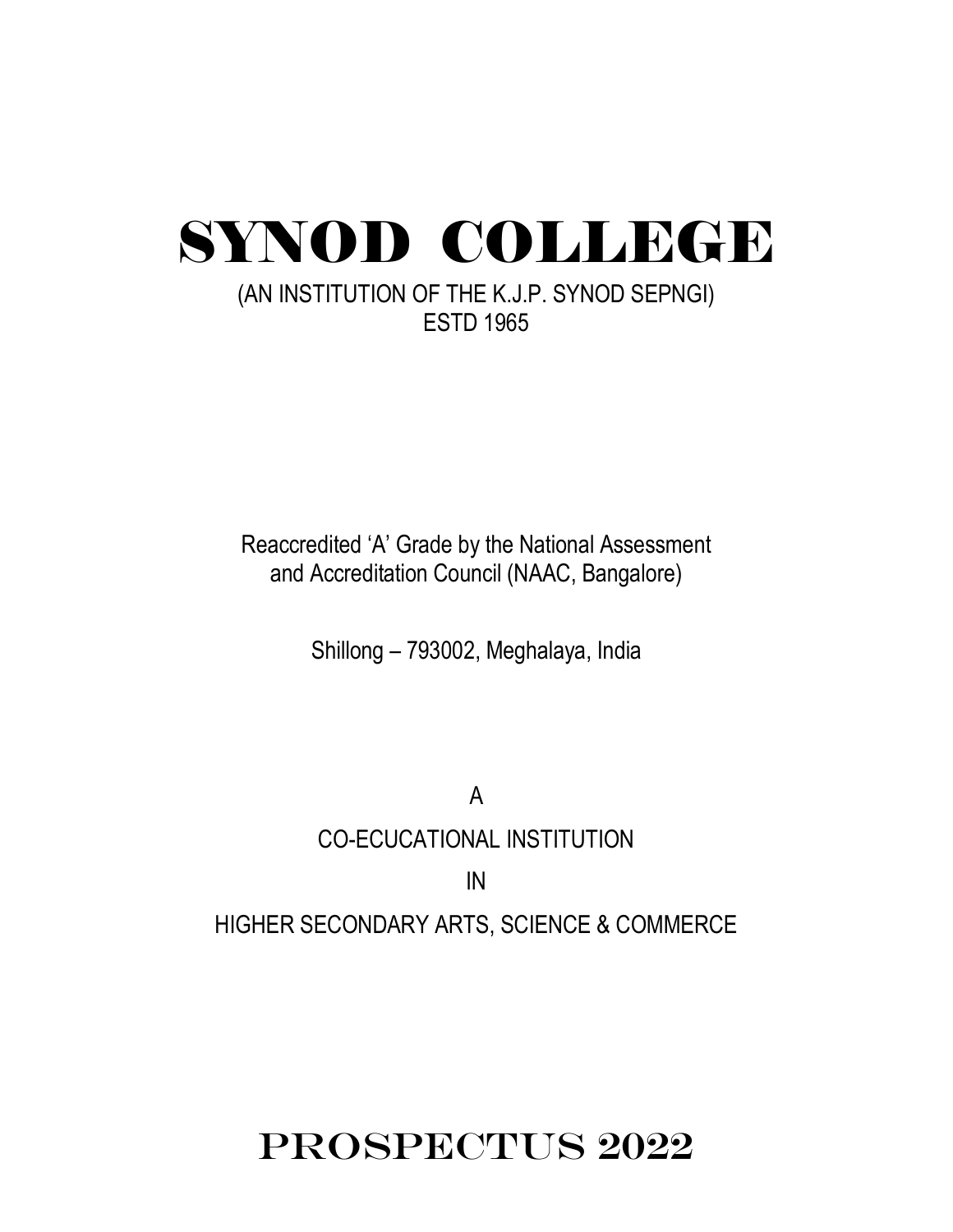## C O N T E N T S

## **SECTION – I: SYNOD COLLEGE**

……………………………… A profile of Synod College ……………………………… Vision ……………………………… Mission ……………………………… Values ……………………………… Motto ……………………………… NAAC Accreditation/Re-Accreditation **SECTION - II: PROGRAMMES, ADMISSION AND FEE STRUCTURE**  ……………………………… Programme ……………………………… Admission ……………………………… Fees Structure

## **SECTION - III: PROGRAMME AND COURSE STRUCTURE**

- A- ARTS
- B-SCIENCE
- C-COMMERCE

## **SECTION - IV: GENERAL INFORMATION**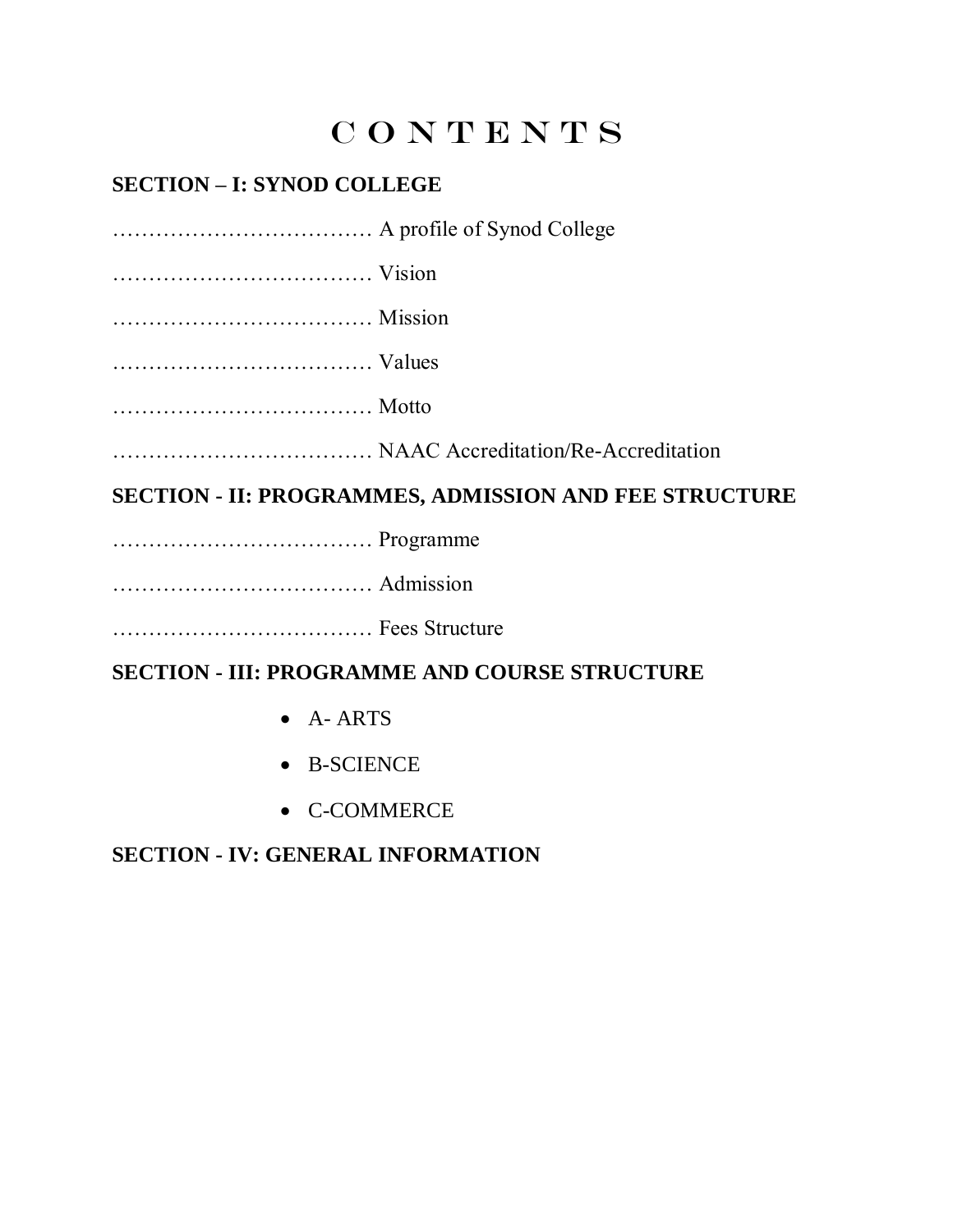Dear Students,

Welcome to Synod College, one of the premier educational Institutions located in Shillong and affiliated to the Meghalaya Board of School Education for the Higher Secondary Section. The College was started on the  $1<sup>st</sup>$  July, 1965 in the modest borrowed premises of the present Mawkhar Christian Higher Secondary School, Mawkhar, Shillong with only a handful of courses and students. With the blessings of God and the commitment of the management, it has grown and developed over the years to become one of the leading institutions in the state. The College is now located in a permanent campus at Jaiaw-Lumdiengjri, Shillong 793002.

The College offers a variety of courses ranging from Pre-degree to Degree, in Arts, Science, Commerce and Bachelor of Computer Application. Our College is committed to quality education and duly accredited by the National Assessment and Accreditation Council, Bangalore. We have well qualified and dedicated teachers and our students are from the whole of Meghalaya, North East India and other parts of the country.

Education at the higher secondary level is a turning point in the life of the young students. As a bridge between the Secondary School Education and higher education this intermediate stage is very important as it opens doors to various courses of studies and career opportunities as students progresses in life. Having understood this we try to provide students with the best learning resources and environment in the College so that they are well equipped to face the challenges that lay ahead and to become worthy citizens of our great country. Many of our Alumni have excelled in various fields and have occupied prominent positions in various walks of life in Meghalaya as well as in Northeast India. All of us who are part of Synod College are also aware of the need of implementing a system of education that is dynamic and incorporates the need for change, preparing the young generation to meet the challenges of the future. To achieve this, we go beyond the demands of the examination system and confines of the classroom-lecture with vibrant and varied extracurricular programmes. Our duty is to guide all those who choose to become part of our family to help them in their path as they seek to fulfill their dreams.

Once again, we welcome you all and wish you all the best.

Principal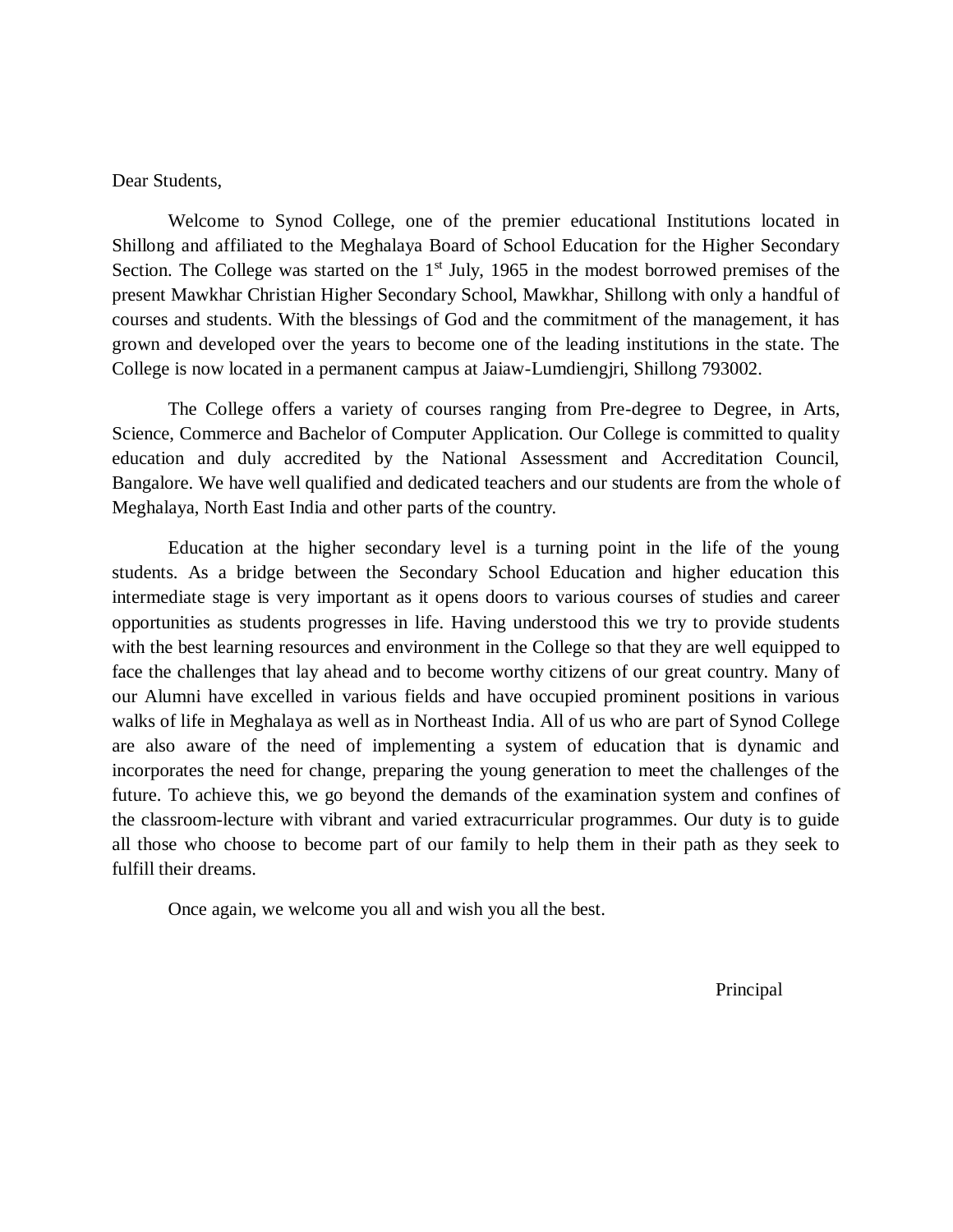# **S E C T I O N – I**

**A PROFILE OF SYNOD COLLEGE/VISION/MISSION/VALUES/MOTTO/NAAC Accreditation/Re-accreditation**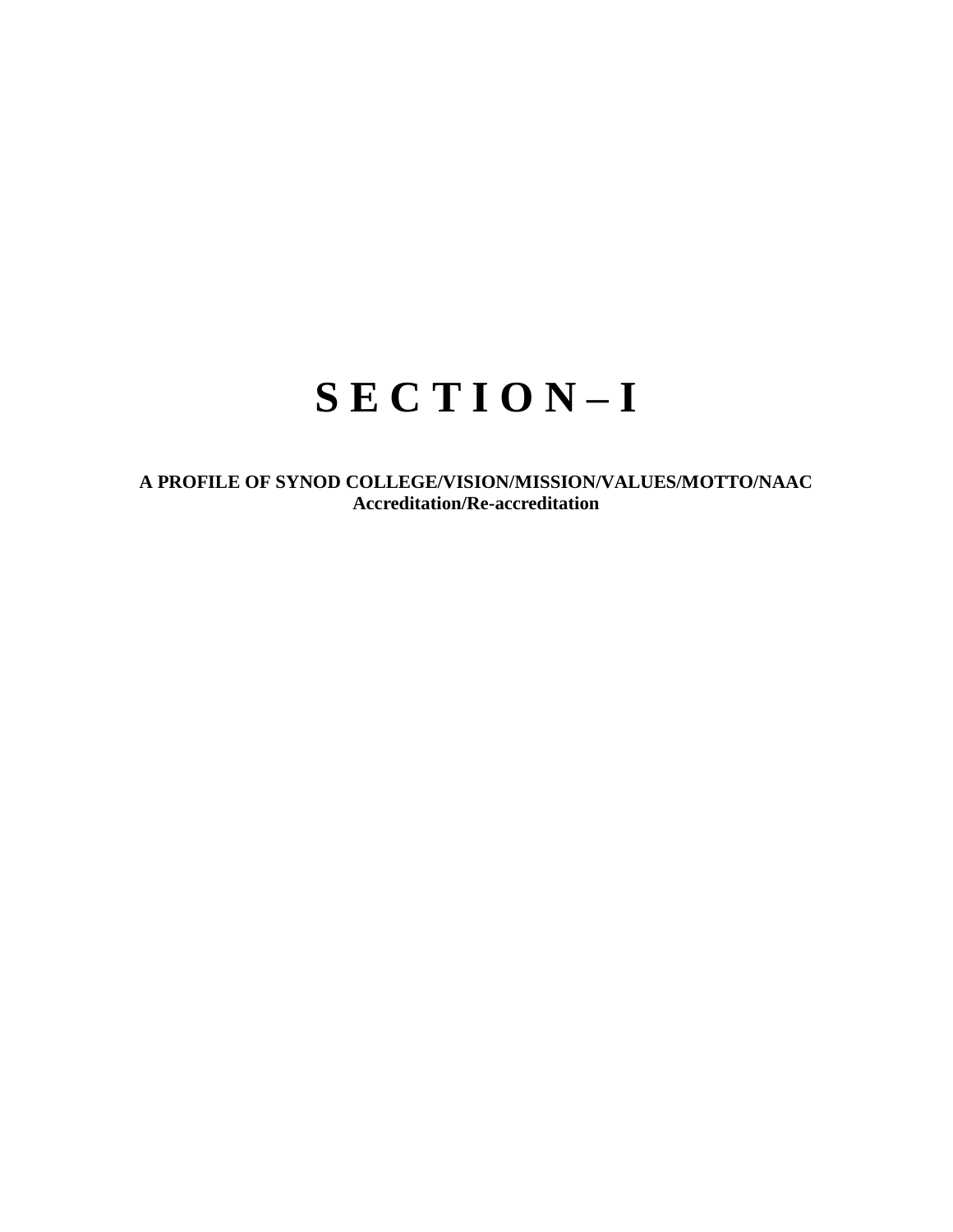## **A PROFILE OF SYNOD COLLEGE, SHILLONG**

The roots of Synod College, Shillong, may be traced back to the visionary leadership of the Khasi Jaintia Presbyterian Church which saw the need to establish an educational institution with the aim of imparting higher education to a growing generation of youths across the region and the country as a whole. The College is an educational institution of the Khasi Jaintia Presbyterian Church, belonging to and managed by the Khasi Jaintia Presbyterian Synod Sepngi. It was founded in the year 1965, registered under the Societies Registration Act of 1890: No.SR/SC-6/75 of 1975. The College is one of the deficit colleges of Meghalaya and was included under 2f and 12(B) of the University Grants Commission Act of 1956 since 1976. The Institution receives grants from the Government of Meghalaya, UGC as well other central government agencies.

The College was affiliated to Gauhati University in 1965 and from 1973 it came under the jurisdiction of the North-Eastern Hill University. From humble beginnings, the college has grown over the years and has attained high academic standards, making it one of the more well-known Institutions in the region. Supported by a dedicated team of 100 teaching and non-teaching staff, the College offers courses in Arts, Science and Commerce as well as a professional course in Computer Application at undergraduate level. There are fifteen undergraduate Honours courses. It covers over 2000 students from different parts of Northeast India and the college caters to students from both urban and rural areas as well.

- **VISION :** "To provide the highest standard of academic excellence in a Christian environment, primarily for the economically disadvantaged students, in preparation for a life of purpose, service and leadership."
- **MISSION :** Shaping the lives of students particularly the economically disadvantaged, by providing education par-excellence, so as to produce well informed, equipped and responsible citizens.
- **CORE VALUES :** Our core values are-Faith in God, Moral uprightness, Social responsibility and Quest for Excellence.

#### **COLLEGE MOTTO: "EVER HIGHER EVER BRIGHTER"**

#### **NAAC ACCREDITATION/RE-ACCREDITATION**

To ensure quality in higher education, the College took up the initiative to prepare for assessment and accreditation by an external agency i.e. the National Assessment and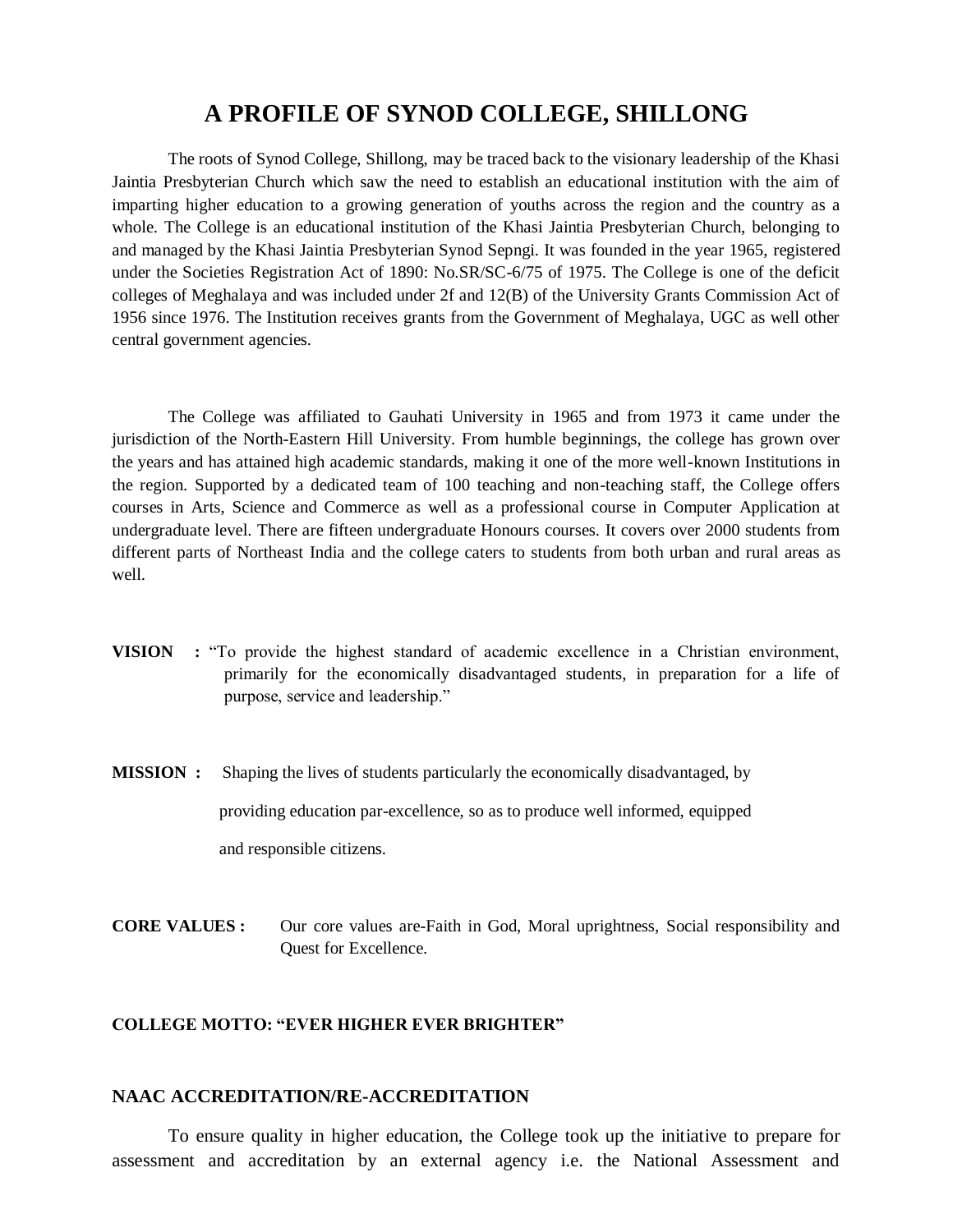Accreditation Council (NAAC) Bengaluru. The College was assessed by NAAC on seven criteria namely:

- Curricular aspect
- Student support and Progression
- Teaching Learning and Evaluation
- Governance and Leadership
- Research, Consultancy and Extension
- Innovative Practices
- Infrastructure and learning recourses

Synod College was first accredited in September, 2005 at '**B'<sup>+</sup>** Grade level and Re-accredited in November, 2011 ( $2<sup>nd</sup>$  cycle) at '**A' Grade** and September 2017 ( $3<sup>rd</sup>$  Cycle) at '**A' Grade** level.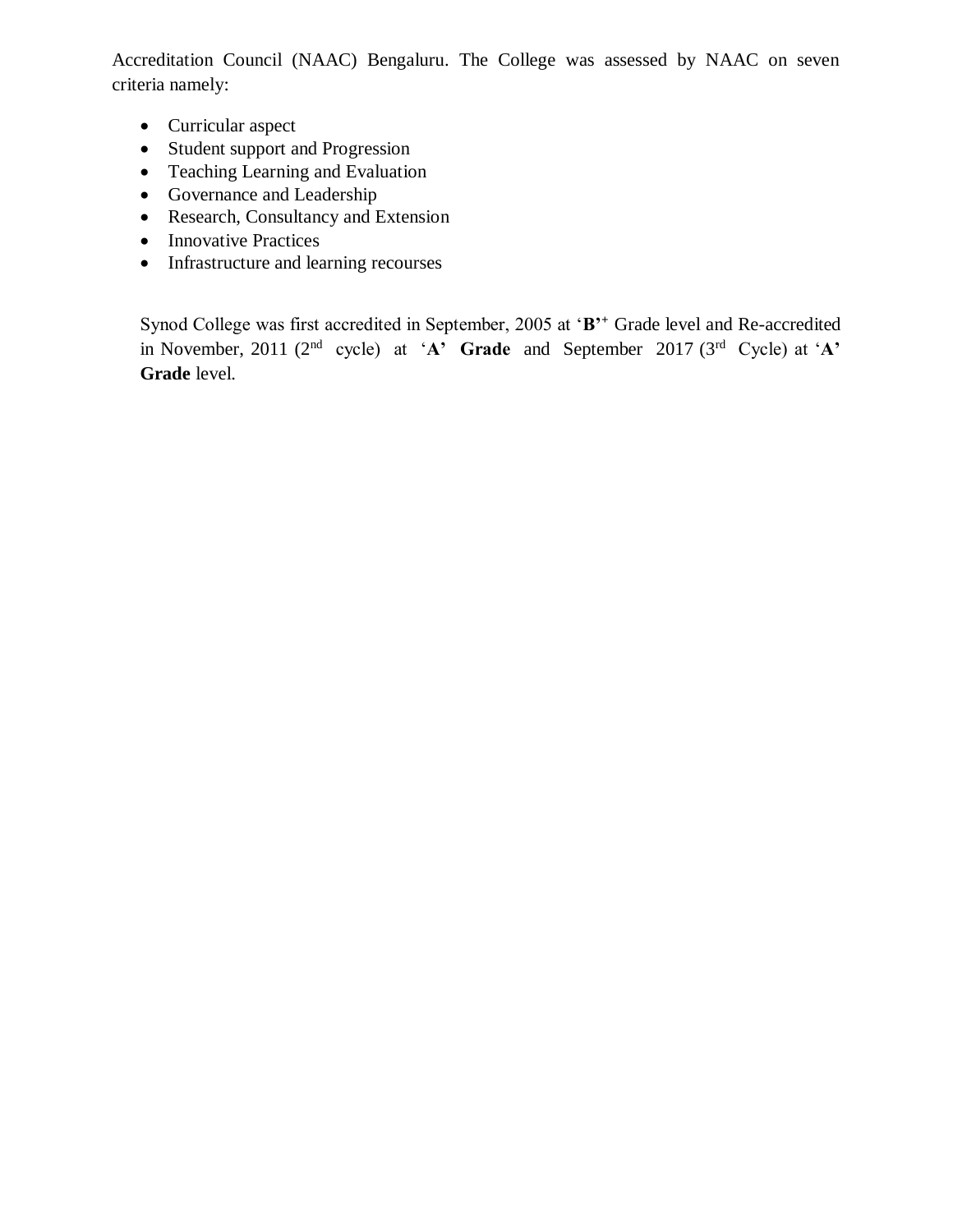## **S E C T I O N – II**

## **ADMISSION AND FEE STRUCTURE**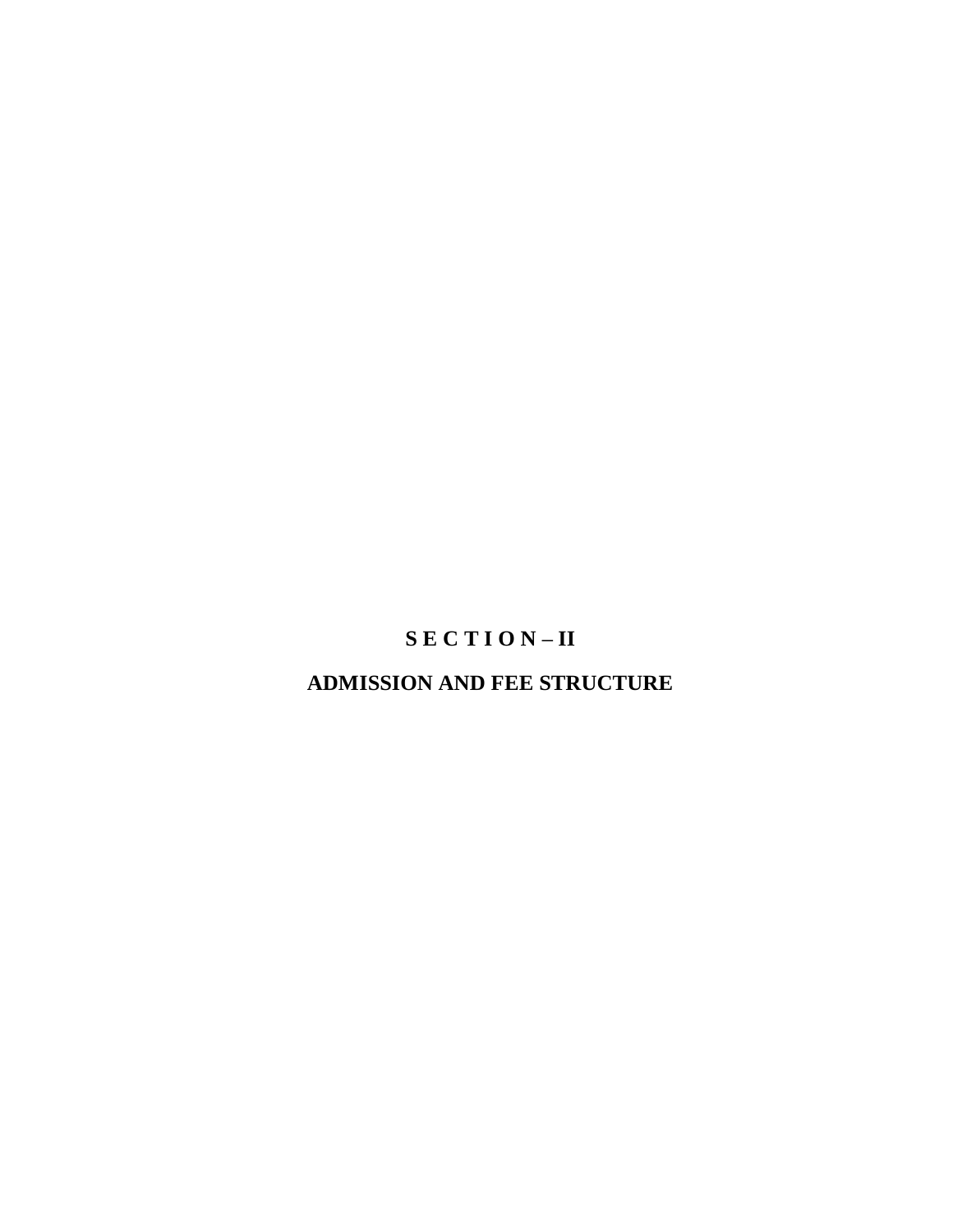#### **ADMISSION PROCEDURE**

Application Forms for admission along with one copy of Prospectus shall be available in the College Office. Each duly filled in Application Form is to be accompanied with the marksheet of the last Board/University Examination at the time of submission. (Marksheet downloaded from Internet is also provisionally acceptable).

#### **PROCEDURE TO APPLY**

- 1. Duly filled in application form accompanied with photo copies of all attested testimonials is to be submitted in the office of the college on or before the last date of submission fixed by the college.
- 2. No application received thereafter shall be entertained on any ground whatsoever. The institution will not be responsible for any delay in receipt or loss of applications in postal transit.
- 3. Application Form must be accompanied with the following:
	- Attested copy of Admit Card and Marksheet of the last Examination.
	- Pass Certificate and testimonial of character from the Head of the Institution last attended.
	- Recent passport size photograph.
	- A photo copy of either Scheduled Caste/Scheduled Tribe Certificate in case of those belonging to either category.
- 4. The Application Form is to be filled in by the candidate himself/herself. Forms which are incomplete or where the subject combinations are not properly mentioned are liable to be rejected. The college authority reserves the right to refuse admission without assigning any reason.
- 5. In case any candidate is found to have furnished false information or certificate etc. or is found to have withheld or concealed any material information in his/her application, he/she will be debarred from admission.
- 6. It will be the responsibility of the candidate to ensure that the correct address is entered in the Application Form. The Institute will not be responsible for any loss in transit or for incorrect address given by the applicant in the Application Form.
- 7. Candidate should submit only one application for a particular course. However, if submission of another application becomes necessary for any reason, the words "Second Application" should be written in red ink on top of the second application.

#### **INSTRUCTION FOR PHOTOGRAPHS**

 Two (2) recent high contrast passport size photographs with light background are required. Polaroid photos are NOT acceptable.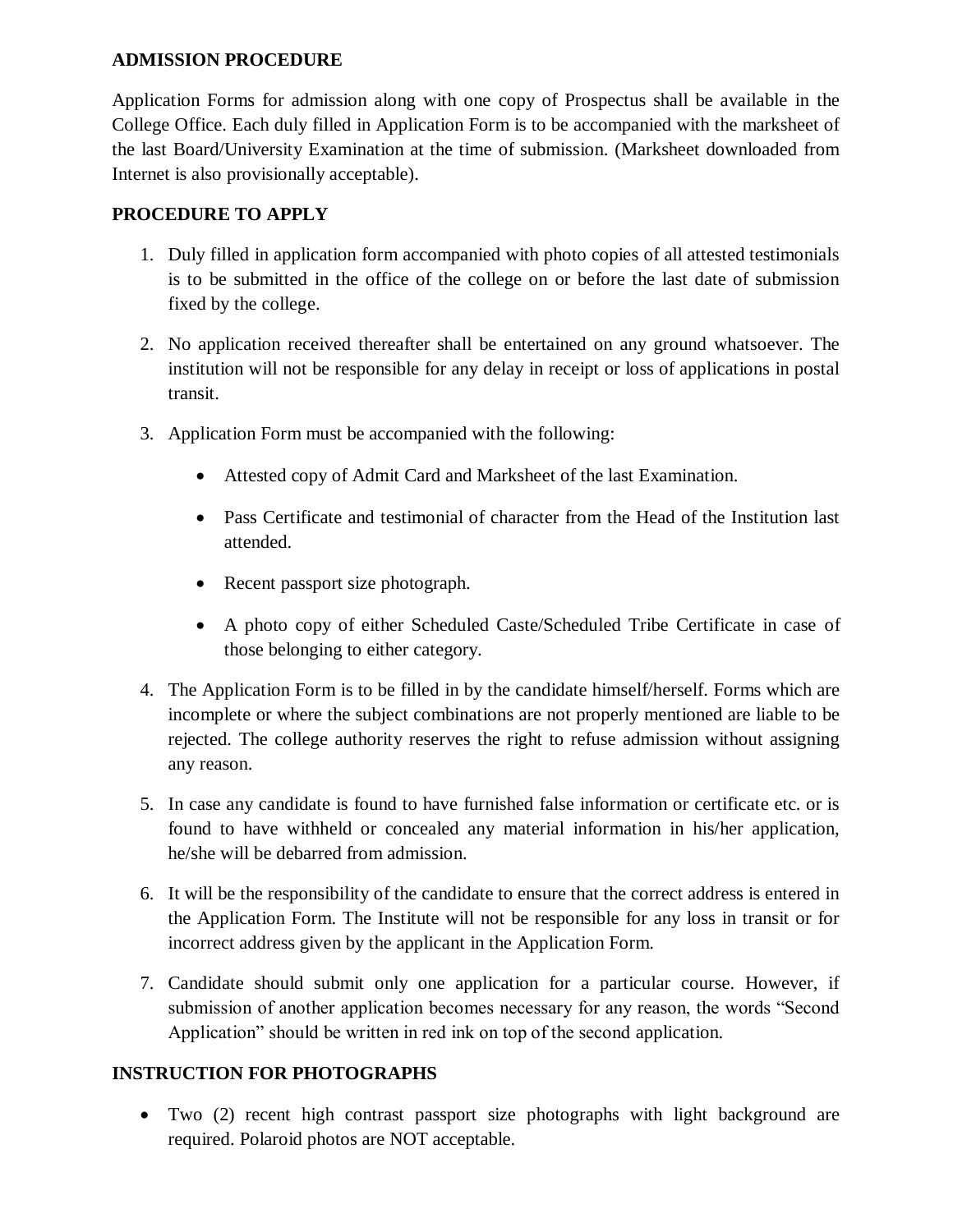- Photograph should NOT have cap or sunglasses. Spectacles are allowed.
- One photograph should be pasted (NOT stapled) on Application Form. Use good quality adhesive to paste the photograph.
- The photograph pasted on the Application Form should be unattested.
- Another Photograph (for Identity card) attested by a Gazetted Officer/Principal with a clear stamp is to be submitted only after taking admission.
- Applications not complying with these instructions or with unclear photographs will be rejected.

## **PROCEDURE OF SELECTION**

- Admission to Class XI Arts/Science/Commerce shall be selected in order of merit on the basis of the result of the Board examination passed only in the current year. List of selected candidates will be displayed in the Notice Board of the College.
- Selected candidates should pay the fees within the stipulated time given. Failure to pay the admission fees before the date and time specified, the seats of such selected candidates would stand forfeited.
- In case the available seats are not filled after the last date of admission for selected candidates, the remaining seats will be given to those in the waiting lists.
- After timely payment of Fees, the candidate is considered to be provisionally admitted. The admission is confirmed after verification of the marks secured by the candidate from the original marksheet issued by the Board/University.

**Note: Position Holders or those securing an aggregate of 80% for Science, 70% for Commerce and Arts and above are to submit their Application Forms directly to the Admission Cell (Principal and Vice Principals) for the Spot Admission.** 

When a student is Provisionally Admitted, the following Documents **MUST BE SUBMITTED** to the College Office **WITHIN ONE MONTH.** 

- An attested copy of the Marksheet of last Board/University Examinations.
- A Testimonial of character from the Principal of the School last attended.
- A recent Passport size photograph of the student.
- Original Transfer Certificate from the School last attended.
- A Scheduled Tribe Certificate
- Migration Certificate (in Original) for those students passed from outside the MBOSE.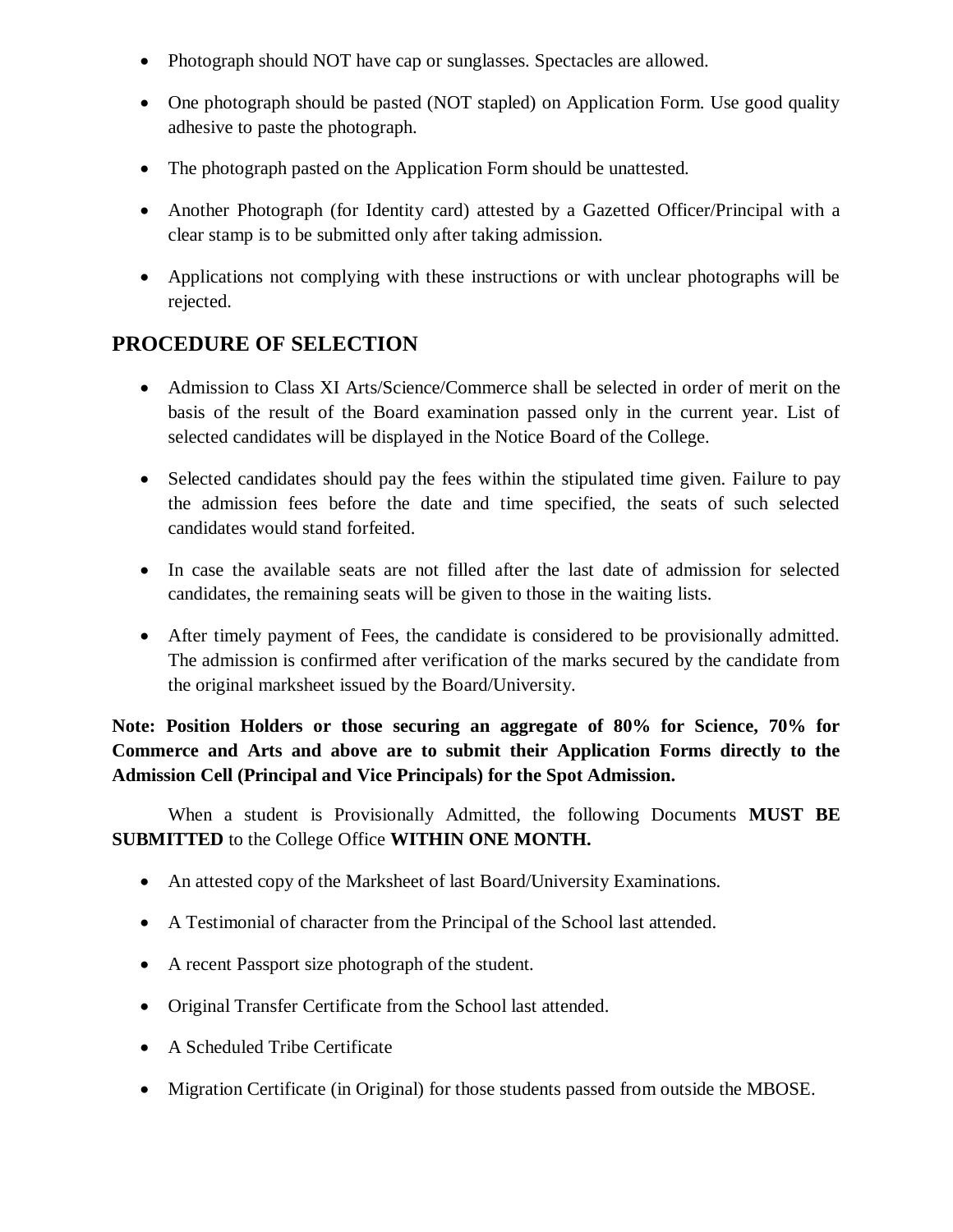#### **FEE STRUCTURE**

## **HIGHER SECONDARY FEE STRUCTURE**

## **For Class XI Arts, Science and Commerce**

| 1. Admission Fee                | ₹ | $400/-$   | One time       |
|---------------------------------|---|-----------|----------------|
| 2. Tuition Fee                  | ₹ | $15150/-$ | Per Year       |
| 3. Session Fee                  | ₹ | $7050/-$  | Per Year       |
| 4. MBOSE Registration Fee       | ₹ | $300/-$   | One time       |
| 5. Laboratory Fee & Expendables | ₹ | $2200/-$  | Per Paper/Year |
| 6. Library Fee                  | ₹ | $800/-$   | Per Year       |
| 7. Library Caution Money        | ₹ | $800/-$   | Refundable     |

#### **Fees to be paid at the time of Admission (1st Installment)**

| <b>XI Arts without Practical</b>    | $16,040/-$ |
|-------------------------------------|------------|
| XI Arts with 1 (One) Practical      | $16,040/-$ |
| $XI$ Arts with $2$ (Two) Practicals | $16,040/-$ |
| XI Science                          | $16,040/-$ |
| XI Commerce without Practical       | $16,040/-$ |
| XI Commerce with 1 (One) Practical  | $16,040/-$ |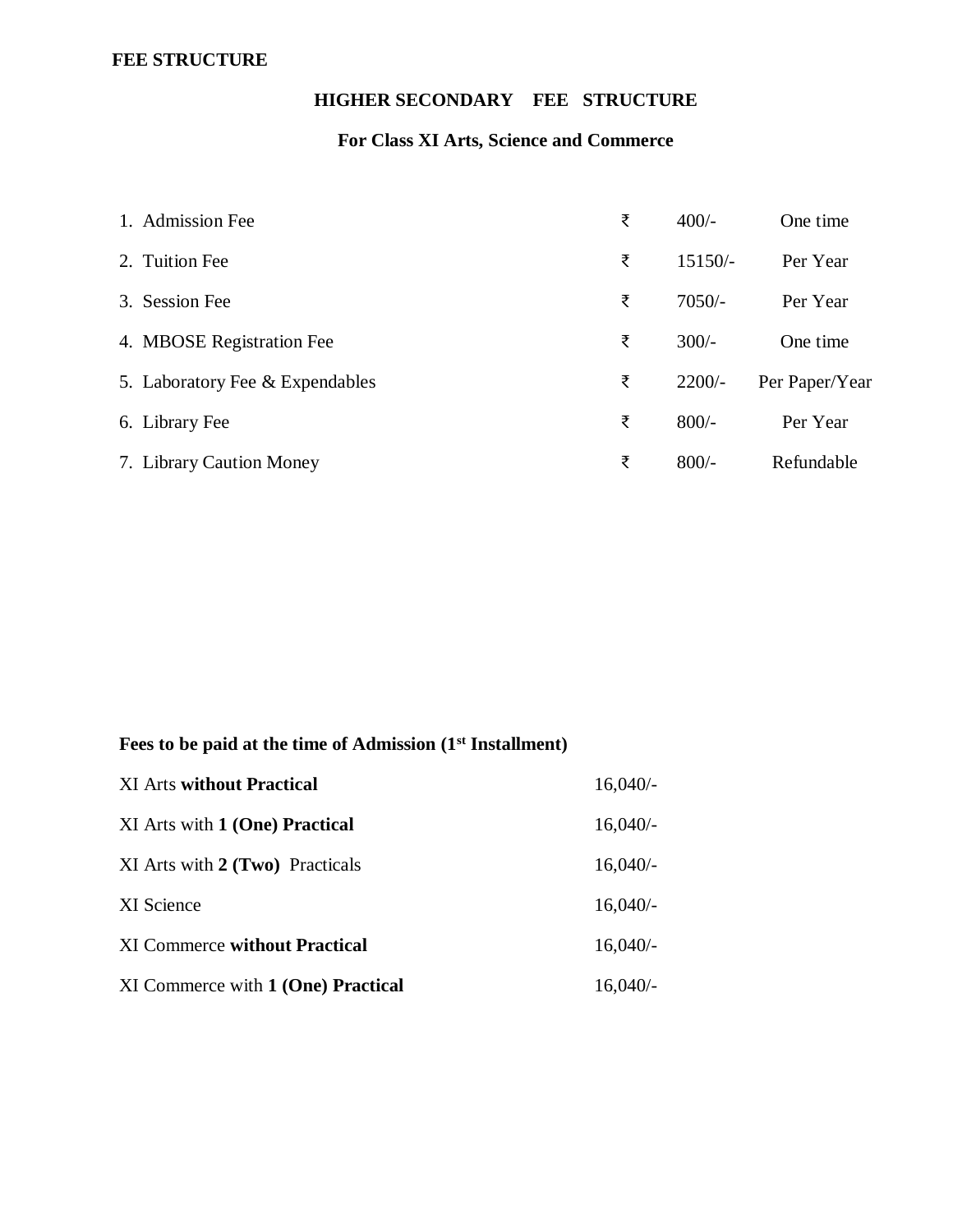#### **Fees to be paid in the month of October (2nd Installment)**

| <b>XI Arts without Practical</b>     | 8,500/     |
|--------------------------------------|------------|
| XI Arts with 1 (One) Practical       | $10,700/-$ |
| XI Arts with 2 (Two) Practicals      | $12,900/-$ |
| XI Science                           | $15,100/-$ |
| <b>XI Commerce without Practical</b> | $8,500/-$  |
| XI Commerce with 1 (One) Practical   | $10,700/-$ |

**Note:** Fees can be paid in full or in installments as given above at the **State Bank of India**, Lumdiengjri Branch, Shillong. Fees should be paid online through **SBI Collect** by logging in to **https://onlinesbi.com**, select **SB Collect** and **Synod College Higher Secondary** in the Instituition Option by Debit/Credit/Internet Banking and by selecting the **streams for fees are to be paid**.

The above fees are only for one academic year ( Class XI).

Fees once paid cannot be refunded.

Students who wish to take transfer after admission should pay the full amount of fees due. Fees are subject to revision as and when required.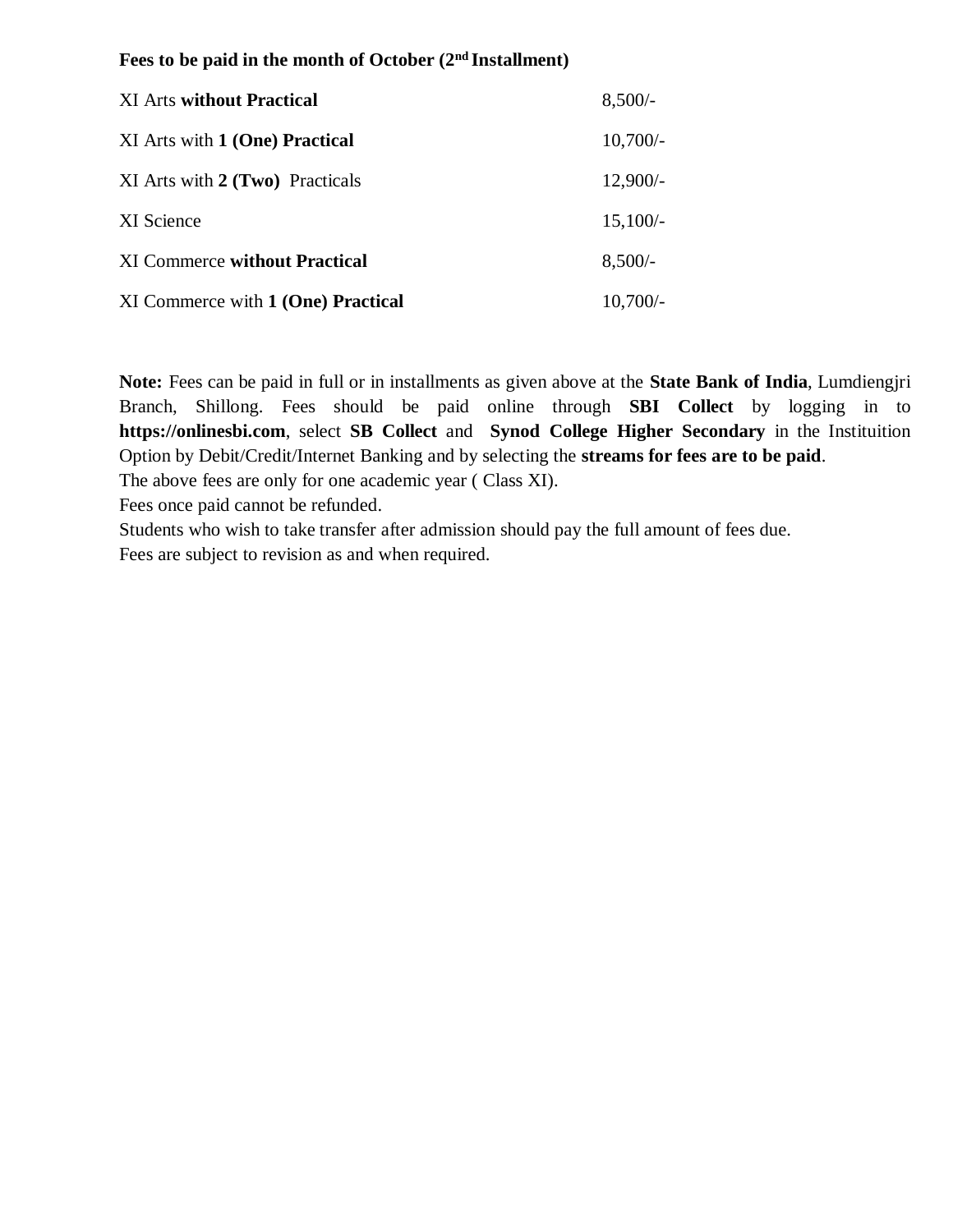## **S E C T I O N III**

### **PROGRAMME AND COURSE STRUCTURE**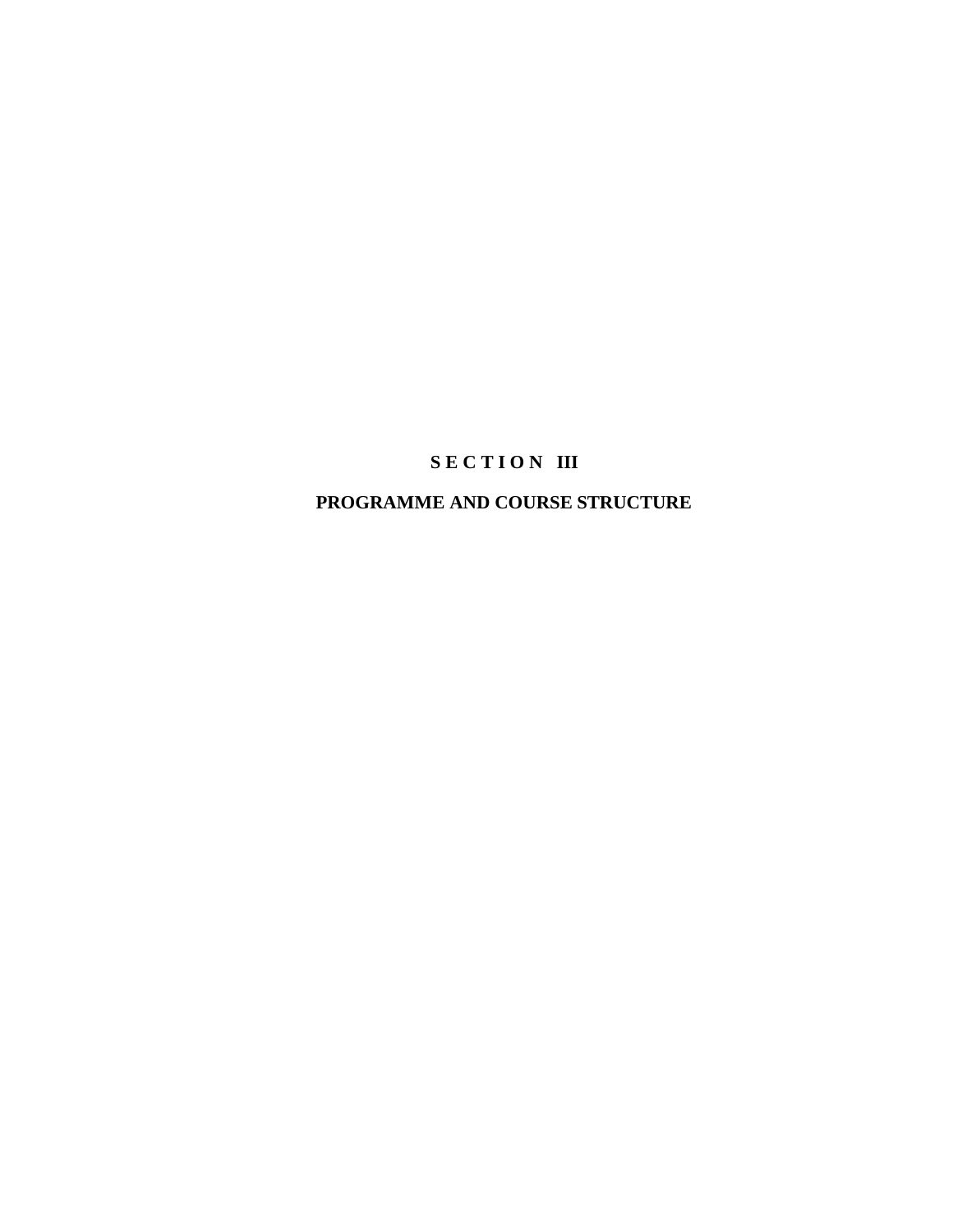#### **PROGRAMME AND COURSE STRUCTURE**

Synod College is affiliated to the Meghalaya Board of School Education (MBOSE) for class XI and XII in the Arts, Science and Commerce streams. Admission is opened to aspiring and eligible candidates who have cleared their Secondary School Leaving Certificates Examination or its equivalent from any recognized Board of Secondary Education during the current year 2022.

**ADMISSION PROCESS:** Admission to Class XI Arts, Science and Commerce (Day Sections only) will be given on the basis of merit subject to fulfillment of the following conditions:

#### **Arts Stream**

A student should have passed the SSLC/Equivalent examination in  $2<sup>nd</sup>$  Division with a minimum marks aggregate of 50%. The number of seats available in Arts is 120

Subjects Combination

Compulsory Subjects:

- 1. English
- 2. Environmental Education
- 3. MIL (Khasi/Hindi/Mizo) or Alternative English and

Elective Subjects: A student may choose any three subjects and a fourth subject from the following subjects:

- 1. Political Science
- 2. Economics
- 3. History or Mathematics
- 4. Education or Geography
- 5. Second Language or Computer Application

Note: \*Students taking Mathematics as one of the subjects must get 70% in Mathematics at the last SSLC/Equivalent Examination.

#### **Science Stream**

A student should have passed the SSLC or Equivalent examination in the  $1<sup>st</sup>$  Division with the minimum marks of 65% in Mathematics and 65% in Science. The number of seats available in Science is 80.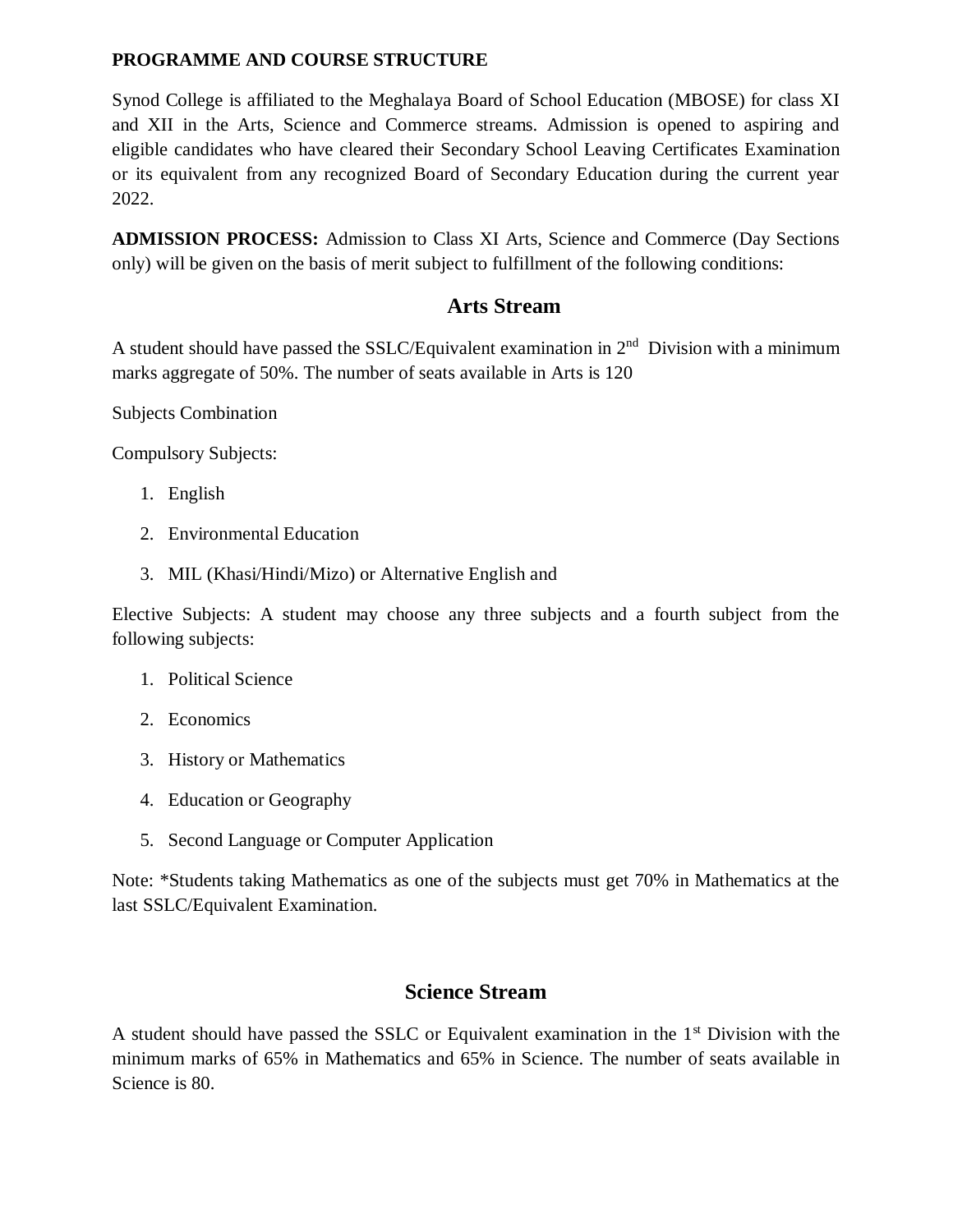| <b>Compulsory Subjects</b>                                       | <b>Elective Subjects</b>                  | <b>Fourth Subject</b> |
|------------------------------------------------------------------|-------------------------------------------|-----------------------|
| English, Environment,<br>MIL (Khasi/Hindi/Mizo)/<br>Alt. English | Physics, Chemistry,<br><b>Mathematics</b> | Biology/CAP           |
| English, Environment,<br>MIL (Khasi/Hindi/Mizo)/<br>Alt. English | Physics, Chemistry,<br>Biology/CAP        | <b>Mathematics</b>    |
| English, Environment,<br>MIL (Khasi/Hindi/Mizo)/<br>Alt. English | Physics, Chemistry.<br><b>Mathematics</b> | Geography             |

#### **A Student may choose any one of the following combinations.**

## **Commerce Stream**

A student should have passed the SSLC/Equivalent examination in  $2<sup>nd</sup>$  Division with the minimum of 50% marks in aggregate of the above examination and scoring not less than 60% in Mathematics. The number of seats available in Commerce is 80.

Student may choose any one of the following combinations:

| <b>Compulsory Subjects</b>                                       | <b>Elective Subjects</b>                |            | <b>Fourth Subject</b> |  |
|------------------------------------------------------------------|-----------------------------------------|------------|-----------------------|--|
| English, Environment,<br>MIL (Khasi/Hindi/Mizo)/<br>Alt. English | Accountancy,<br><b>Business Studies</b> | Economics, | <b>Mathematics</b>    |  |
| English, Environment,<br>MIL (Khasi/Hindi/Mizo)/<br>Alt. English | Accountancy,<br><b>Business Studies</b> | Economics, | <b>CAP</b>            |  |
| English, Environment,<br>MIL (Khasi/Hindi/Mizo)/<br>Alt. English | Accountancy,<br><b>Business Studies</b> | Economics, | Entrepreneurship      |  |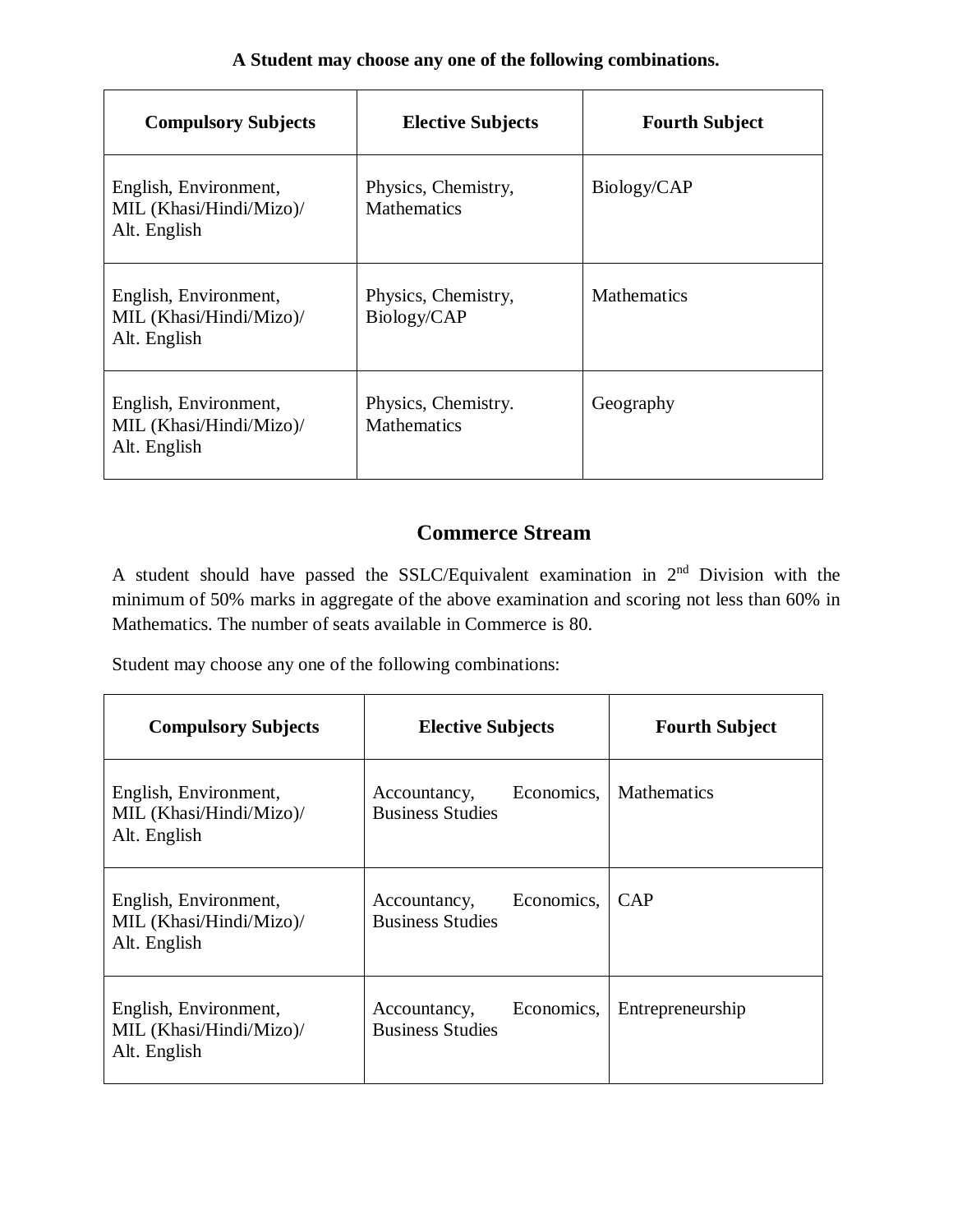#### **COURSE STRUCTURE**

| <b>Subject</b>                 | <b>Class XI</b> | <b>Class XII</b>         |
|--------------------------------|-----------------|--------------------------|
| English                        | 100             | 100                      |
| MIL/Alt. English               | 100             | 100                      |
| Elective I                     | 100             | 100                      |
| Elective II                    | 100             | 100                      |
| Elective III                   | 100             | 100                      |
| Elective IV $(4th$ subject)    | $\qquad \qquad$ | $\overline{\phantom{a}}$ |
| <b>Environmental Education</b> | -               | $\overline{\phantom{0}}$ |
| <b>TOTAL:</b>                  | 500             | 500                      |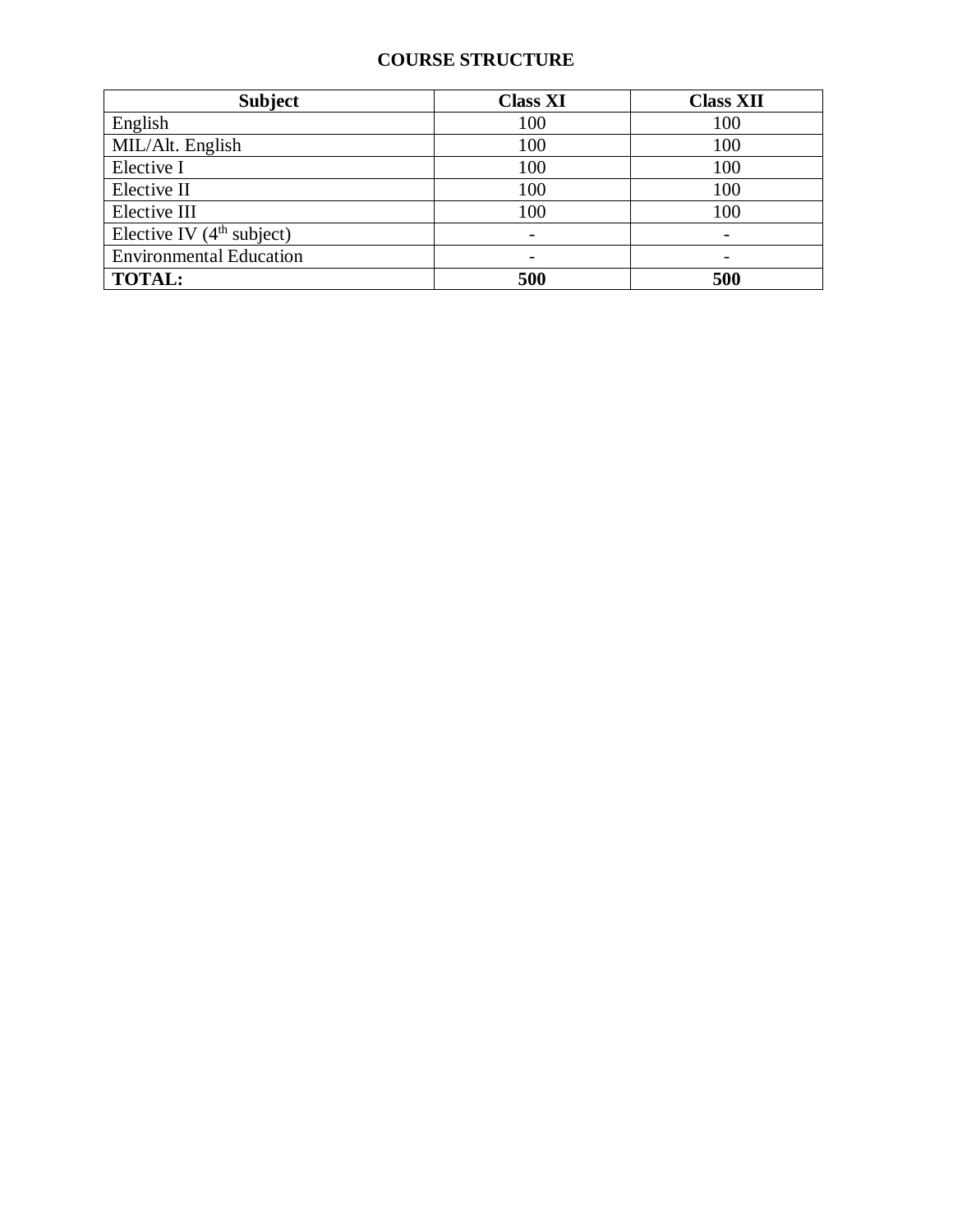## **SECTION – IV**

## **GENERAL INFORMATION**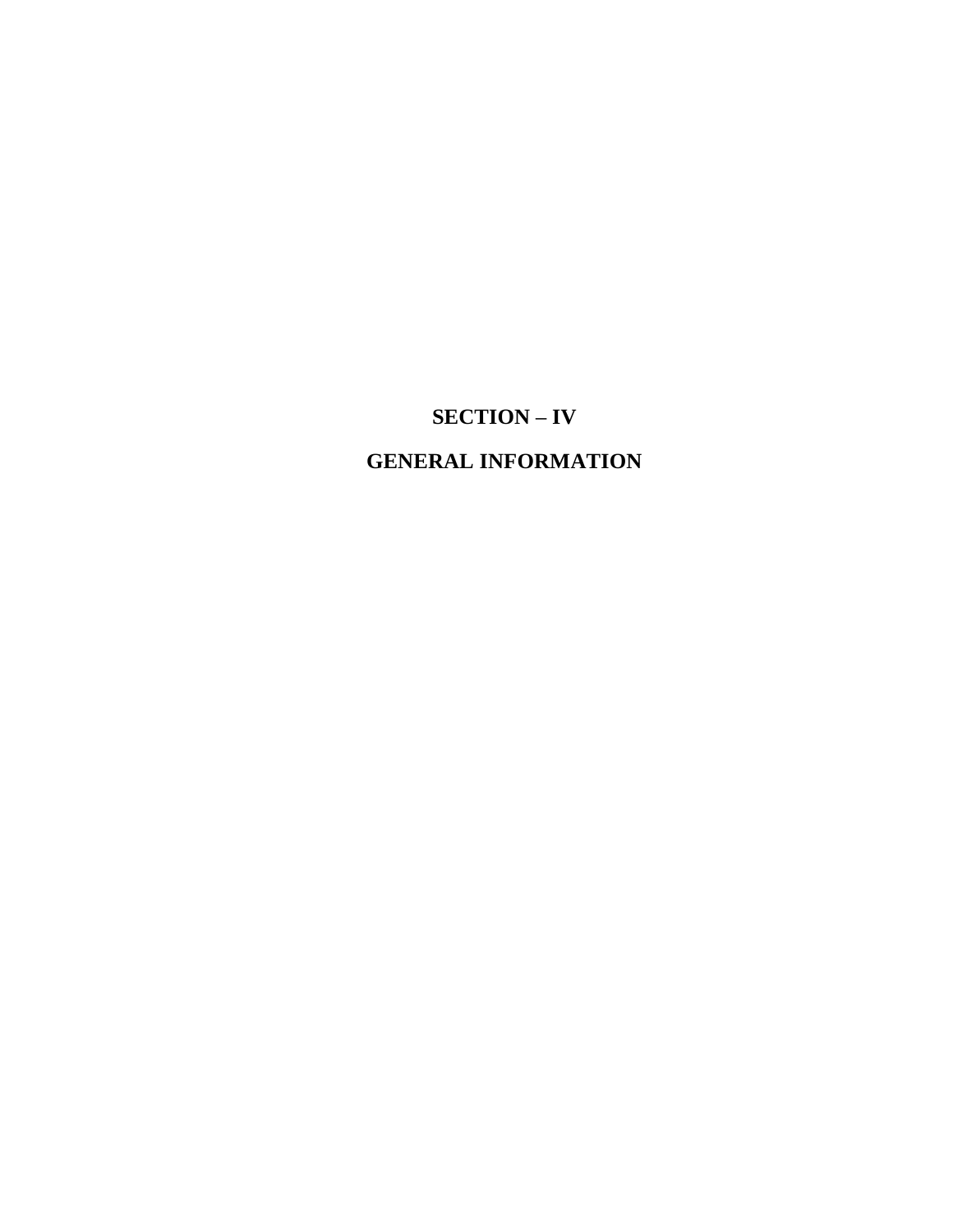## **G E N E R A L I N F O R M A T I O N**

| <b>Registration:</b> | A student has to get himself/herself registered in the MBOSE through the<br>College office immediately after his/her admission into Class XI.   |
|----------------------|-------------------------------------------------------------------------------------------------------------------------------------------------|
| <b>Uniforms:</b>     | Students are to wear the college uniforms. Students without full uniform<br>as prescribed by the College will not be allowed to attend classes. |
|                      | Uniforms are available at M/S Shubham, Police Bazar, Shillong.                                                                                  |

## **E X A M I N A T I O N**

Students admitted to this course of study are required to clear two annual examinations.

- (i) An Internal Examinations at the end of Class XI to be conducted by the College under the supervision of Meghalaya Board of School Education based on the course earmarked for Class XI.
- (ii) The Final Examinations at the end of Class XII to be conducted by Meghalaya Board of School Education based on the course of Class XII.

In order to pass the Higher Secondary Leaving Certificate Examination of the Board, a candidate shall be required to secure minimum marks (i.e. pass marks) both at Class XI and XII Examination as below:

- i. Thirty marks in each paper of 100 marks (without Practical).
- ii. Twenty-one marks in each theory paper of 70 marks.
- iii. Nine marks in each practical paper of 30 marks.

Besides the examinations conducted by the Board, the College also conducts class tests regularly. These tests are compulsory for all the students; any student who fails/is absent in the tests shall not be considered to appear for the Final Board Examinations or Promotion Examination.

In addition to regular tests conducted by the different Departments for different subjects, the College authority will conduct two terminal tests and Selection Test. Any students who is absent in the Terminal/Test will be treated as failed and will not be allowed to appear for the Final Examination. The dates for Terminal Tests and Selection Test will be notified. Students should not indulge in any unfair means and if anyone is found using such methods shall be expelled from the College and shall not be re-admitted.

#### **ATTENDANCE**

80% class attendance is compulsory. Student with less than 80% attendance will not be allowed to sit for the Selection Test or Final Board Examinations. Any student who is absent continuously for 15 days without the permission of the Principal will have his or her name removed from the College register.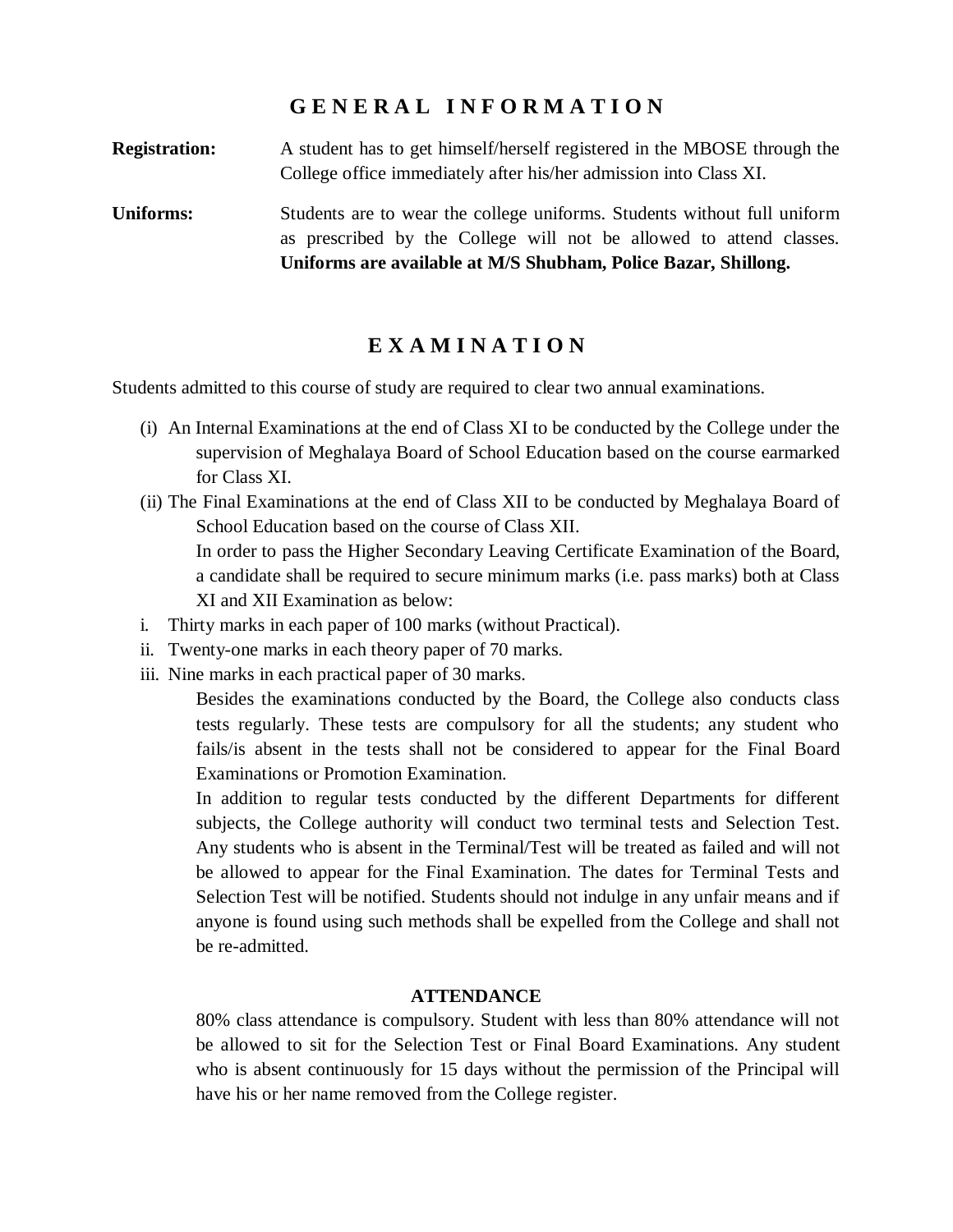#### **DISCIPLINE**

- 1. All students are required to bring the Identity Card to the College every day, and should produce the I.D. whenever asked for by the College authorities. Students will not be allowed to enter the College Campus without their College I.D. Card.
- 2. Dress and general appearance: All admitted students must wear uniforms as prescribed by the College and students will not be allowed to enter the campus without uniforms. The general appearance must be decent and acceptable to the College authority (See detailed instructions in the College Notice Board).
- 3. Students are expected to keep the College Campus clean.
- 4. Smoking, chewing tobacco, taking alcohol or any other intoxicating drinks are strictly forbidden in the College Campus. Anyone found breaking this rule is liable to be expelled from the College.
- 5. Communal harmony is to be preserved. Every student should behave in a disciplined manner. Foul language and ill-mannered behavior will not be tolerated.
- 6. Using of Mobile phones in a manner that disrupts the academic sessions inside the class room is strictly prohibited. Anyone found breaking this rule will have his/her phone confiscated by the College authorities.

#### SCHOLARSHIP

The College offers the College scholarship for Position Holders in the last Board Examination, 2022

#### **RAGGING**

**Ragging in any form whether physical, verbal or mental inside or outside the college campus is strictly prohibited. Anyone found directly or indirectly committing this offence whereby he/she participates or instigates ragging shall be suspended/expelled from the college.**

> Principal Synod College, Shillong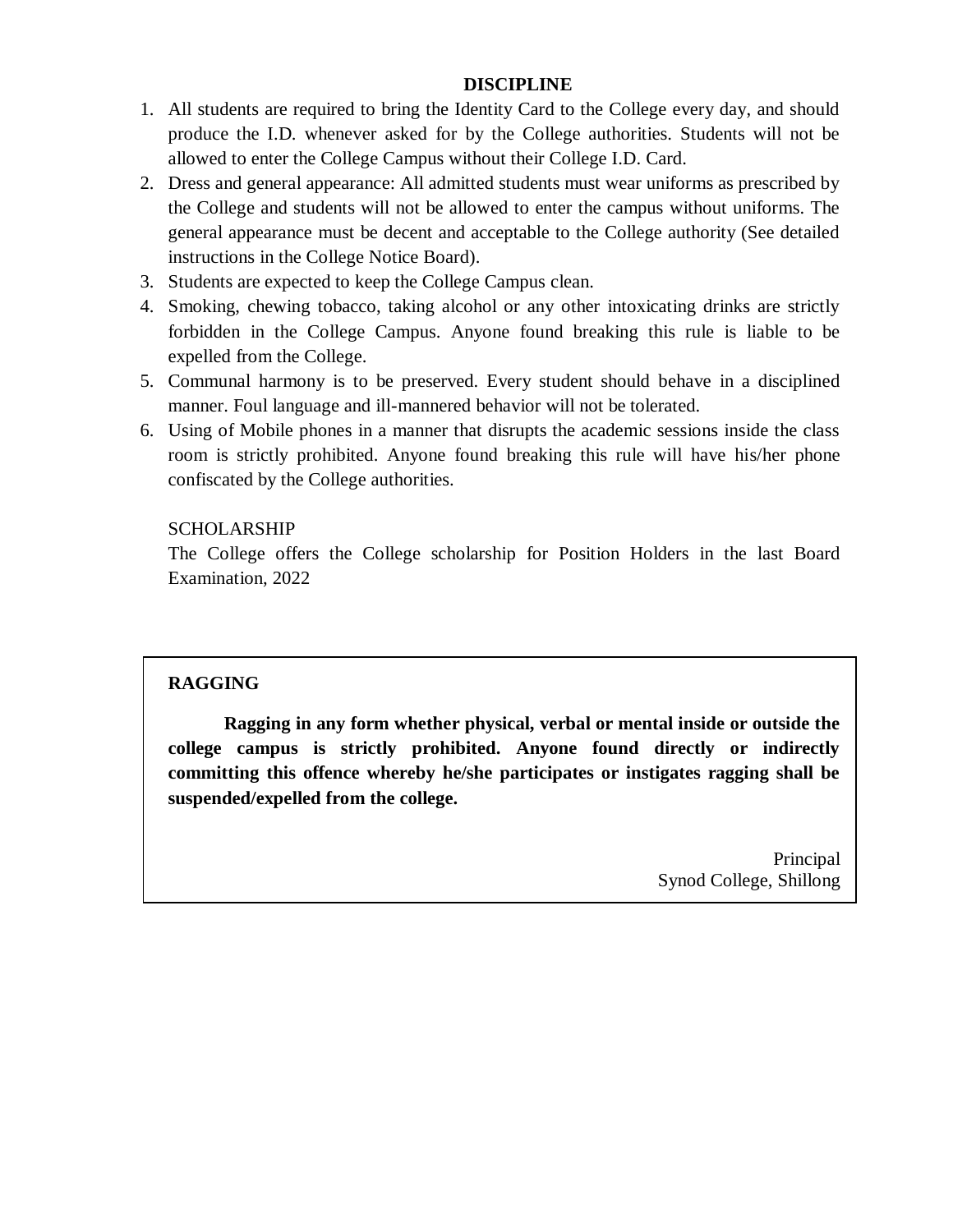

## **SYNOD COLLEGE**

 (Re-Accredited "A" Grade by NAAC, Bangalore) CLASS - XI Arts | XI - Science | XI Commerce |



#### **ADMISSION FORM FOR THE SESSION: 2022-23**

**College Roll No……….** 

Yours faithfully,

To,

The Principal Synod College, Shillong.

Sir,

I request your honour to kindly admit me as student of your Institution. I have read your Prospectus and I agree to abide all the Terms, Rules and conditions laid down therein. I promise to pay the fees and all other College dues/Charges before the specific dates.

|              | Dated  2022                                                      |                                                                                           |                    |                 |                    | Signature of the Student |
|--------------|------------------------------------------------------------------|-------------------------------------------------------------------------------------------|--------------------|-----------------|--------------------|--------------------------|
| 1.           |                                                                  |                                                                                           |                    |                 |                    |                          |
|              |                                                                  | (Block Letters)                                                                           |                    |                 |                    |                          |
| 2.           |                                                                  |                                                                                           |                    | Male            | Female             |                          |
|              |                                                                  | (According to Matric/HSLC/SSLC Certificate)                                               |                    |                 |                    |                          |
| 3.           | <b>Blood Group:</b>                                              | Α                                                                                         | B<br>$\circ$<br>AB | $ve+$<br>ve-    |                    |                          |
| $\mathbf{4}$ |                                                                  |                                                                                           |                    |                 |                    |                          |
| 5.           |                                                                  |                                                                                           |                    |                 |                    |                          |
|              |                                                                  |                                                                                           |                    |                 |                    |                          |
| 6.           |                                                                  |                                                                                           |                    |                 |                    |                          |
| 7.           | Visual $\Box$ Hearing<br>Disability (if any): Physical $\Box$    |                                                                                           |                    |                 |                    |                          |
| 8.           | Whether Scheduled Tribe Scheduled Caste<br><b>OBC</b><br>General |                                                                                           |                    |                 |                    |                          |
| 9.           | Whether from Border<br>Rural<br>Urban                            |                                                                                           |                    |                 |                    |                          |
|              | 10. Details of Class SSLC/ICSE/CBSE Result:                      |                                                                                           |                    |                 |                    |                          |
|              | <b>Class</b>                                                     | <b>Board</b>                                                                              | Year               | <b>Division</b> | <b>Total Marks</b> | Percentage               |
|              | <b>SSLC</b>                                                      |                                                                                           |                    |                 |                    |                          |
|              | <b>ICSE</b>                                                      |                                                                                           |                    |                 |                    |                          |
|              | <b>CBSE</b>                                                      |                                                                                           |                    |                 |                    |                          |
|              |                                                                  |                                                                                           |                    |                 |                    |                          |
|              |                                                                  |                                                                                           |                    |                 |                    |                          |
|              | Elective subjects:                                               | 11. Subjects to be taken for Class XI: English, MIL/Alt. English, Environmental Education |                    |                 |                    |                          |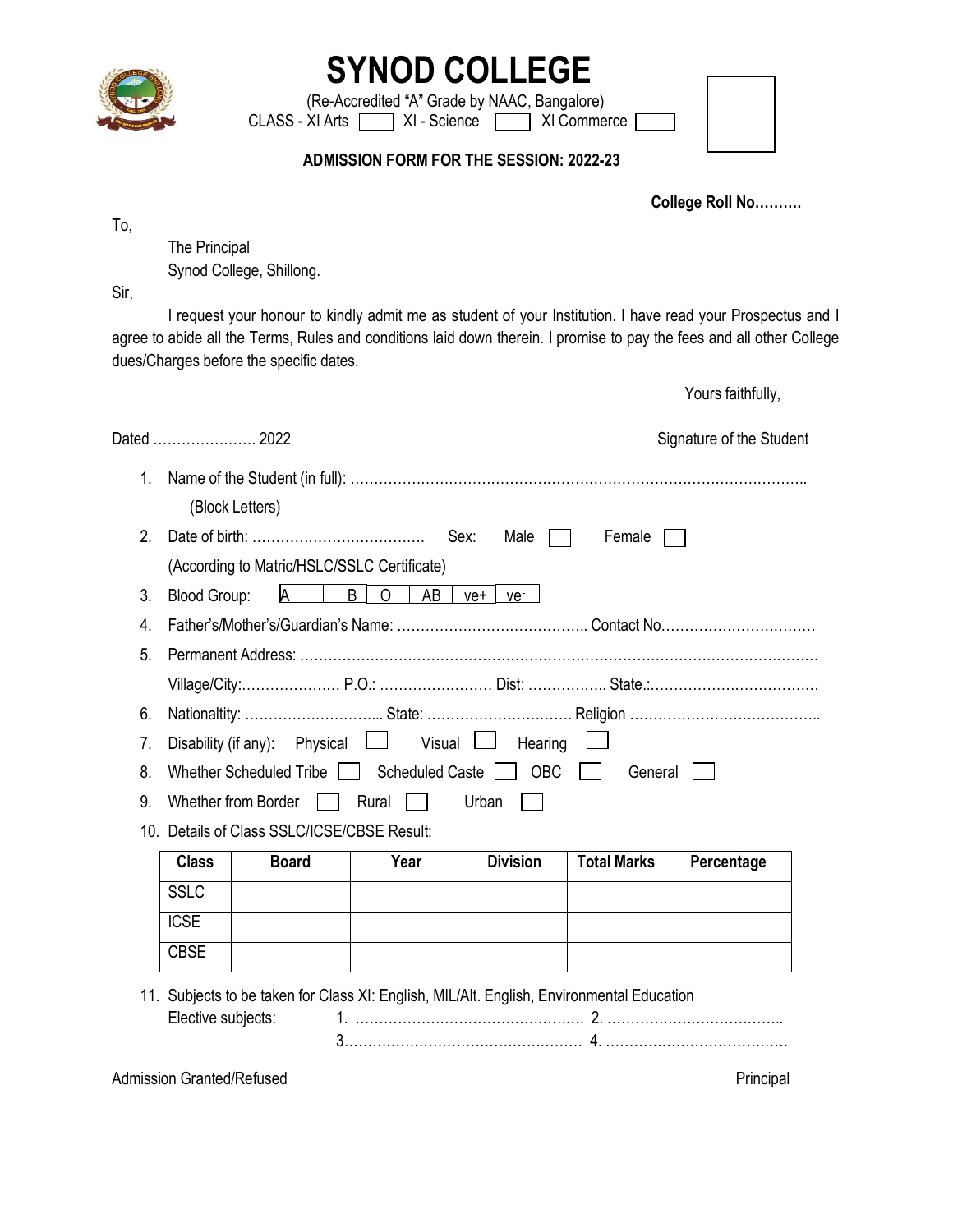#### **COLLEGE ANTHEM**

March on, Synodians, March on, With heads held high hands swinging, There're goals ahead that beckon, God's helping hands e'er guiding, The journey sure and true, In God our hearts renew; "Ever higher and brighter," Is our motor-loud and clear, We'll build bridges together, Our steps will never falter; Create new goals, break new grounds, Strive to win, wear the crown.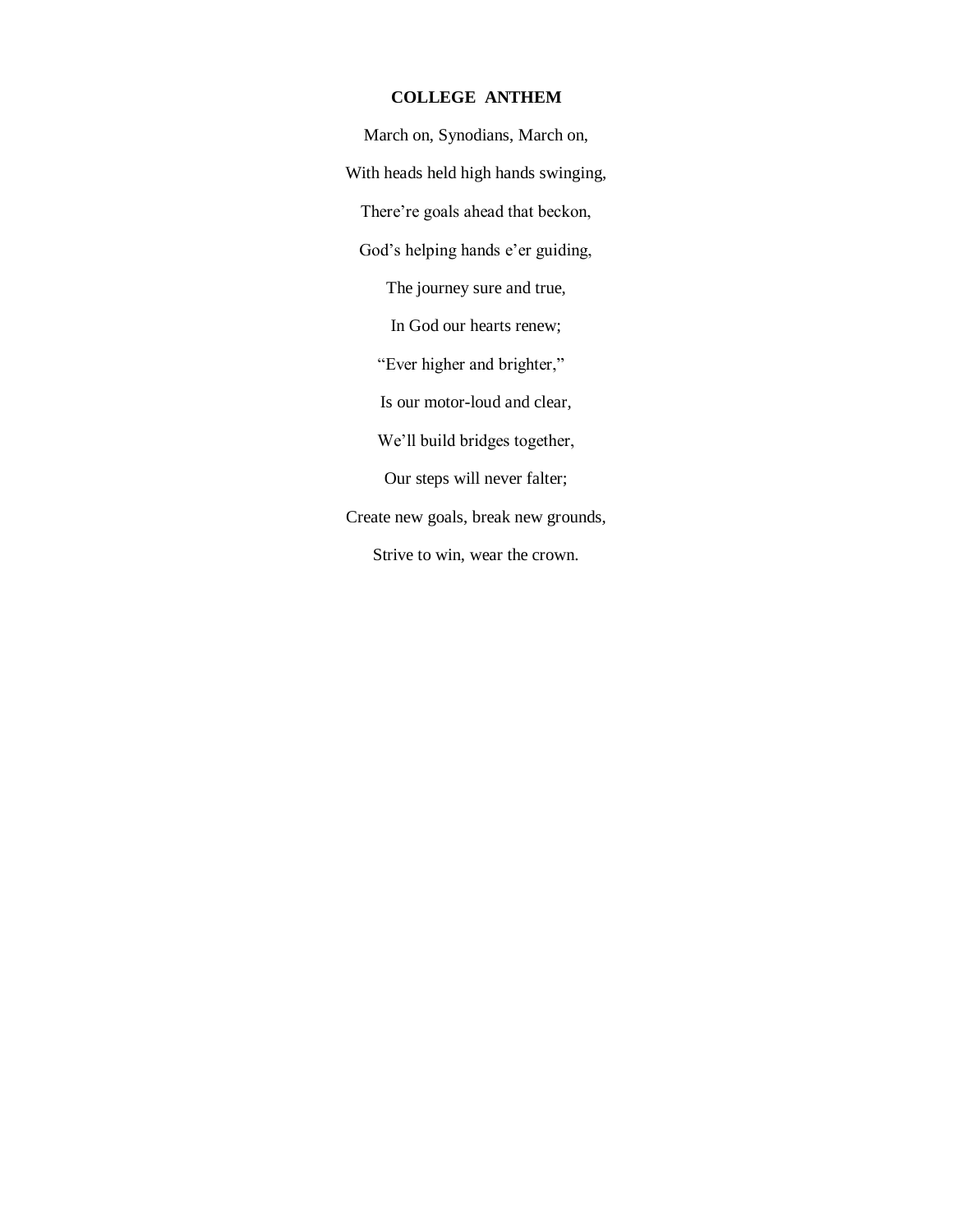